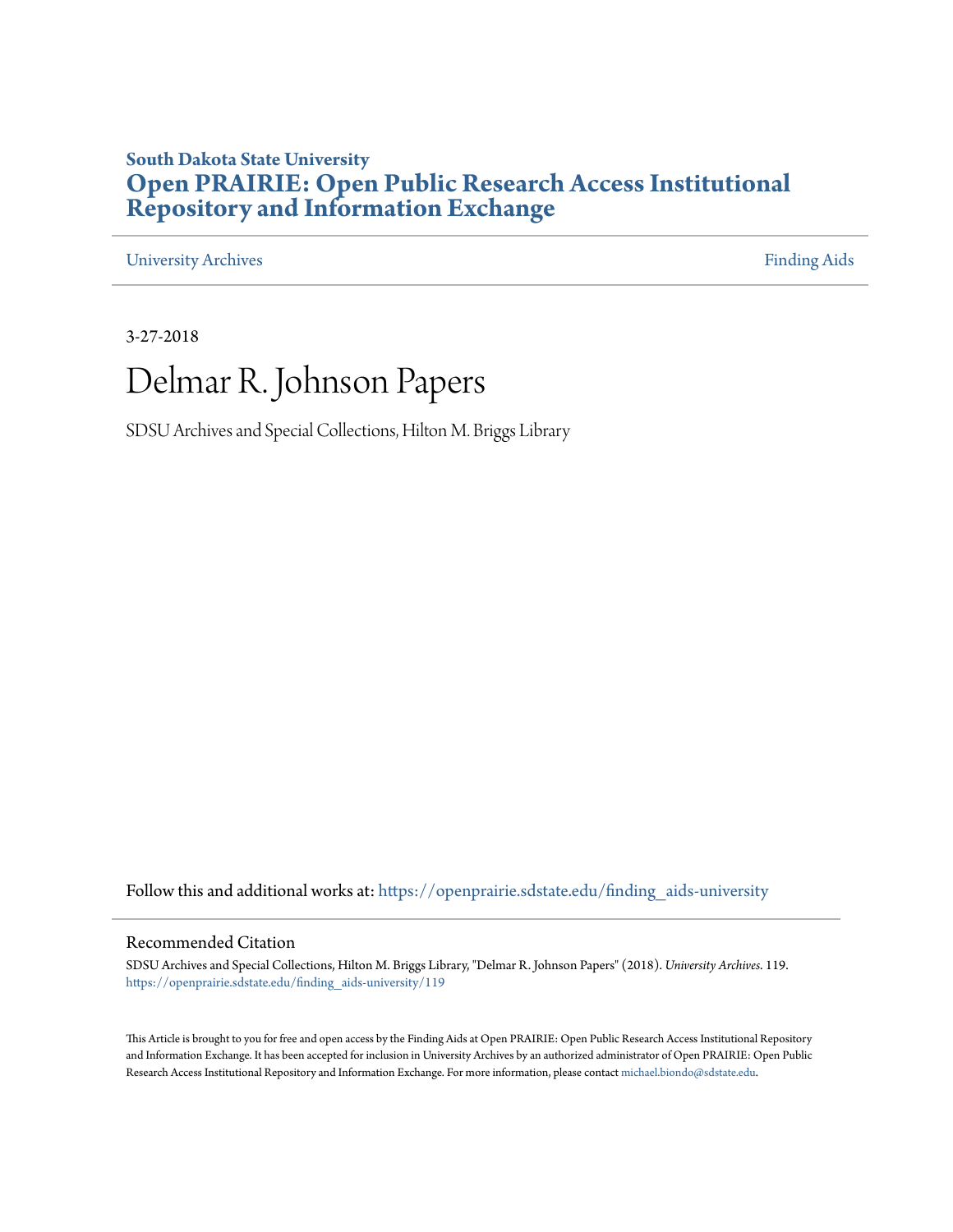# Delmar R. Johnson Papers

### Finding Aid

South Dakota State University Archives and Special Collections Briggs Library (SBL) Room 241 Box 2114 1300 North Campus Drive Brookings, SD 57007 Phone: 605-688-5094 Email: [arcrefs@sdstate.edu](mailto:arcrefs@sdstate.edu)

## **Collection Summary**

*Identifier*

UA 42.4

#### *Title*

Delmar R. Johnson Papers

*Creator*

Delmar R. Johnson, Director of University Computing Services

#### *Dates*

1967-2009

#### *Extent*

6.0 linear feet -- 6 records center boxes

*Language*

English

#### *Repository*

South Dakota State University Archives and Special Collections, Hilton M. Briggs Library, Brookings, South Dakota.

#### *Access note*

This collection is open to researchers without restrictions. The materials in the Archives do not circulate and may be used in-house only.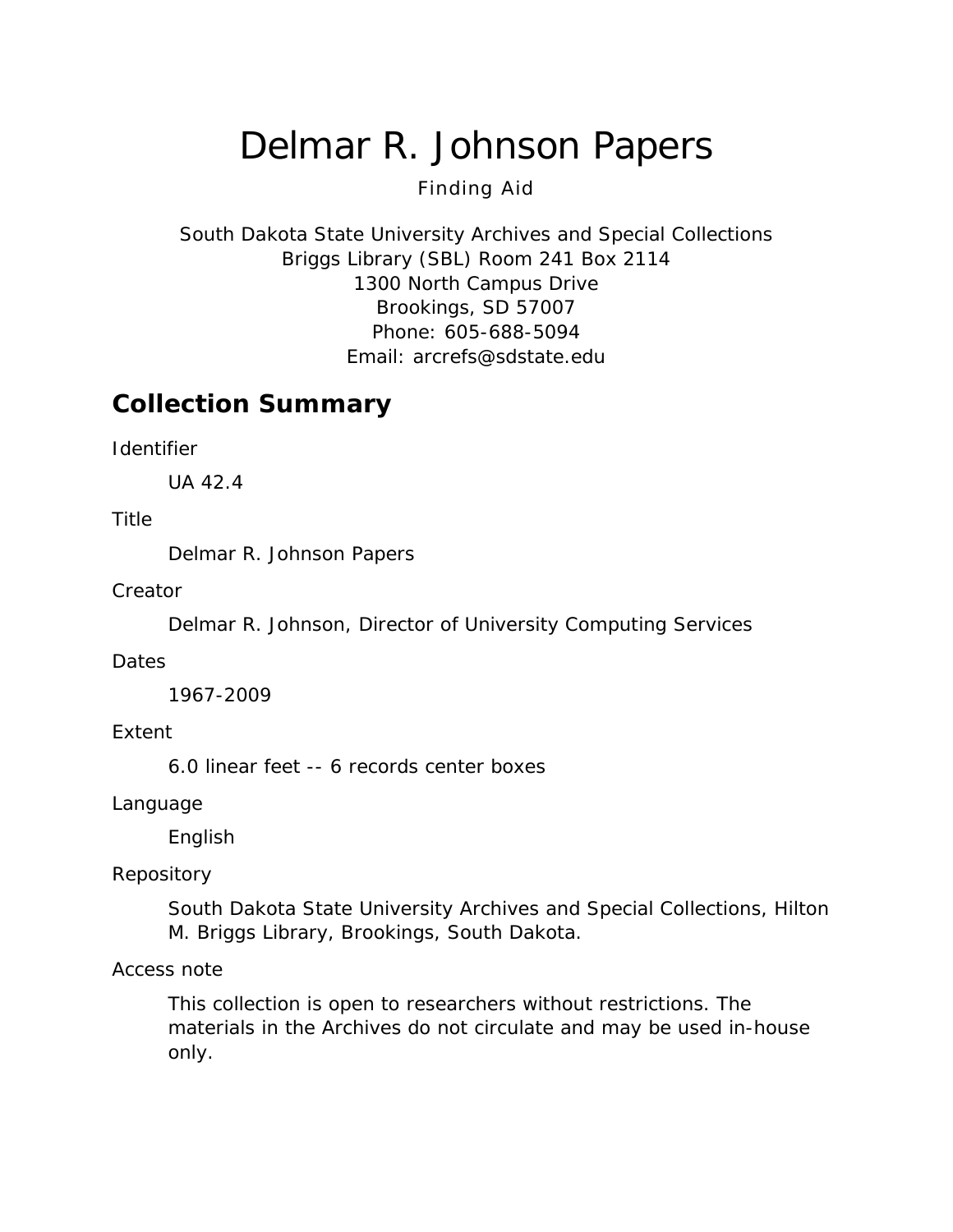### *Preferred Citation*

*Name of item*. Office of Information Technology records, Delmar R. Johnson Papers. UA 42.4. South Dakota State University Archives and Special Collections, Hilton M. Briggs Library, Brookings, South Dakota.

*Abstract*

Del Johnson was director of University Computing Services from 1982- 2003. This collection is composed of records collected by Delmar Johnson while he served as director of University Computing Services (1982-2003) and director of Administrative and Research Computing (2003- ) at South Dakota State University.

# **Historical Note**

Delmar R. Johnson was born July 17, 1947 in Mitchell, South Dakota. He received his BS in Mathematics from South Dakota State University in 1969. He received a Master of Education from the same institution in 1991.

Johnson started his career at South Dakota State University in 1969 as a programmer. He taught mathematics and computer programming from 1969-1974. In 1982, he accepted a position as Co-director of the Computing Center. He eventually, became the director of University Computing Services. He continued in this capacity until 2003. He then became the director of Administrative and Research Computing.

Del Johnson retired from the university in 2012.

## **Contents Note**

This collection is composed of records collected by Delmar Johnson while he served as director of University Computing Services (1982-2003) and director of Administrative and Research Computing (2003- ) at South Dakota State University. The bulk of the records are composed of files of the director of University Computing Services. These records consist mainly of correspondence and meeting minutes and records for various committees related to computing services at South Dakota State University. Also included are files related to the network re-build that occurred around 2000.

# **Key Words**

Johnson, Delmar R. -- 1947-

South Dakota State University. University Computing Services.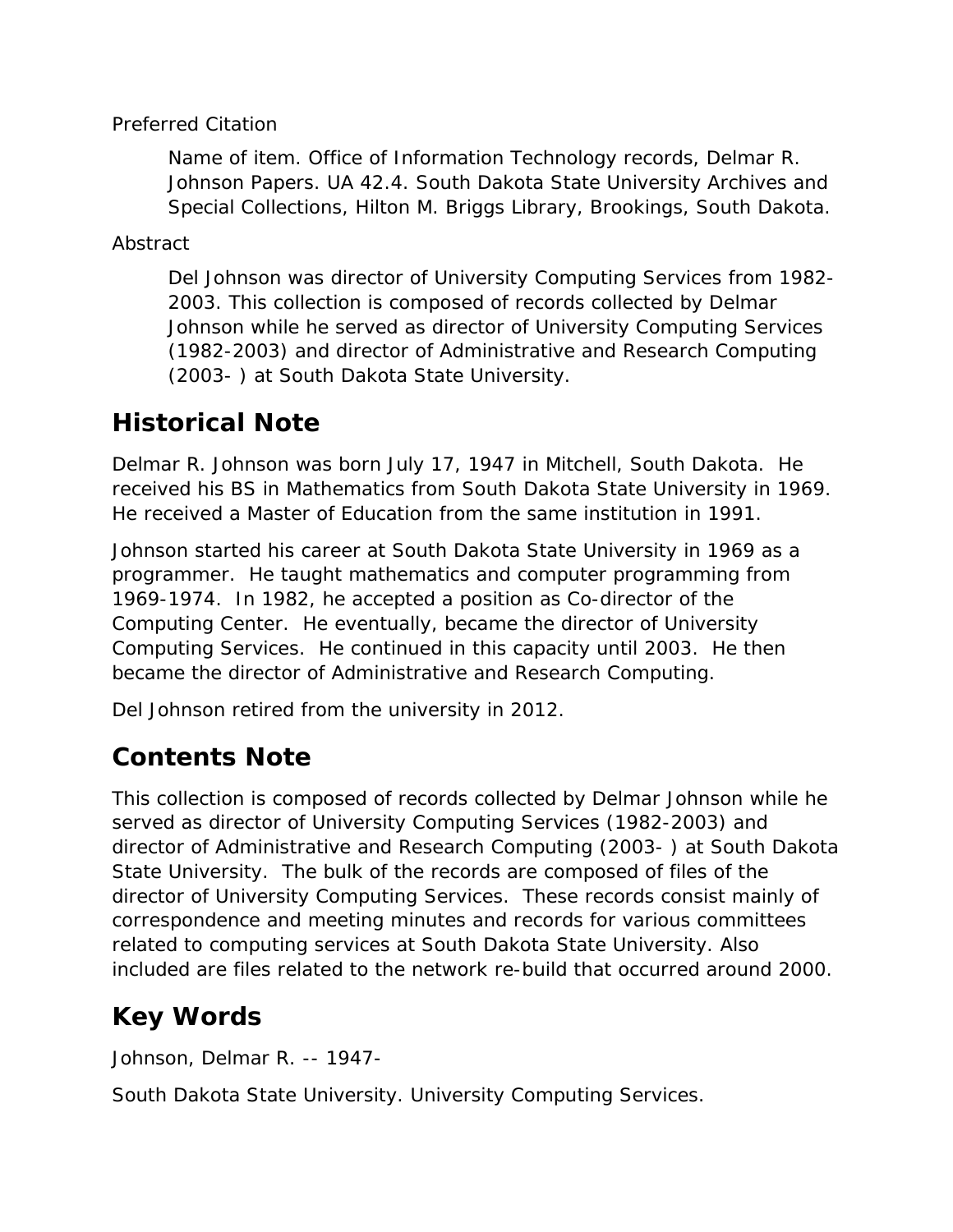South Dakota State University. Administrative and Research Computing.

# **Administrative Information**

### *Conditions Governing Access*

This collection is open to researchers without restrictions. The materials in the Archives do not circulate and may be used in-house only.

Researchers conducting extensive research are asked to make an advance appointment to access archival material. Please call or e-mail prior to visiting the collection and indicate as much detail as possible about a particular topic and intended use.

South Dakota State University supports access to the materials, published and unpublished, in its collections. Nonetheless, access to some items may be restricted as a result of their fragile condition or by contractual agreements with donors.

### *Copyright note*

Copyright restrictions apply in different ways to different materials. Many of the documents and other historical materials in the Archives are in the public domain and may be reproduced and used in any way. There are other materials in the Archive carrying a copyright interest and must be used according to the provisions of Title 17 of the U.S. Code. The Archive issues a warning concerning copyright restrictions to every researcher who requests copies of documents. Although the copyright law is under constant redefinition in the courts, it is ultimately the responsibility of the researcher to properly use copyrighted material.

### *Arranged and Described by*

Crystal J. Gamradt, Archivist, 2016 January 14. Additions made on 2017 October 30.

# **Container List**

| <b>Box</b> |   | <b>Folder   Description</b>                              | Date(s)   |
|------------|---|----------------------------------------------------------|-----------|
| 1          |   | Circular A-21 Task Force - Cost Principles for           | 1979-1981 |
|            |   | <b>Educational Institutions</b>                          |           |
|            |   | Computer Assisted Instruction (CAI) Committee            | 1974-1980 |
|            | 3 | Computer Assisted Instruction (CAI) Committee            | 1975-1980 |
|            | 4 | <b>Computer Capacity and Configuration Planning Task</b> | 1985      |
|            |   | Force                                                    |           |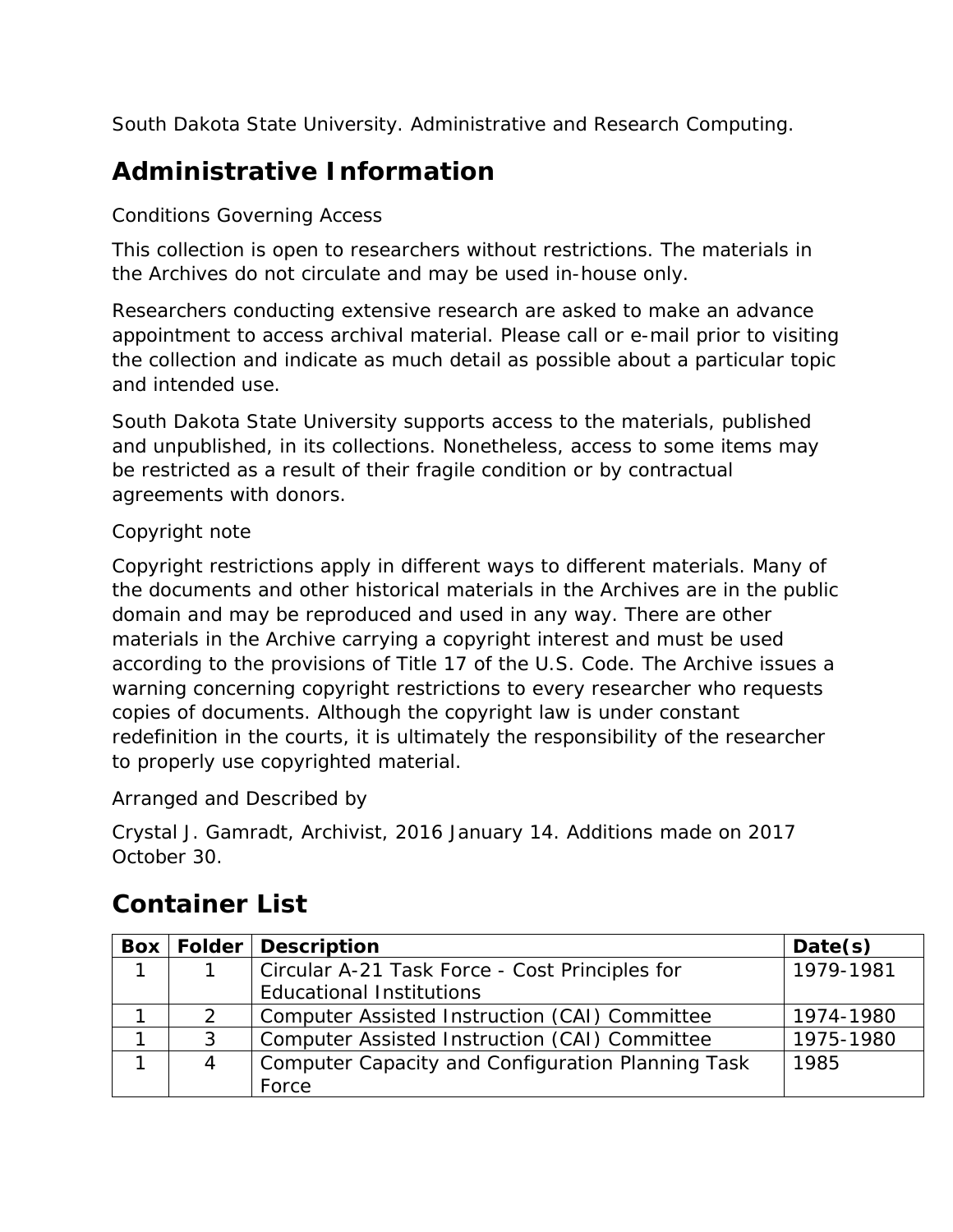| <b>Box</b>     | Folder         | <b>Description</b>                                | Date(s)   |
|----------------|----------------|---------------------------------------------------|-----------|
| 1              | 5              | <b>Computer Labs</b>                              | 1997      |
| 1              | 6              | <b>Computer Science Advisory Committee</b>        | 1967-1980 |
| 1              | $\overline{7}$ | <b>Computer Science Committee</b>                 | 1974-1980 |
| 1              | 8              | Computer Science Instructional Committee          | 1973-1974 |
| 1              | 9              | <b>Computer Services Advisory Committee</b>       | 1971-1979 |
| 1              | 10             | Computer services Advisory Committee              | 1978-1981 |
| 1              | 11             | Computer User's Advisory Committee                | 1974-1975 |
| 1              | 12             | Computer User's Advisory Council (CUAC) - Minutes | 1982-1986 |
| 1              | 13             | Computer User's Advisory Council (CUAC) - Minutes | 1986-1991 |
| 1              | 14             | <b>Computing Directors Task Force</b>             | 1988-1990 |
| 1              | 15             | <b>Computing Services Staff Meeting - Minutes</b> | 1986      |
| 1              | 16             | Copy Center Committee                             | 1980      |
| 6              | $\mathbf{1}$   | Correspondence - A                                | 1973-1991 |
| 1              | 17             | Correspondence - B                                | 1974-1978 |
| 6              | $\overline{2}$ | Correspondence - B                                | 1988-1991 |
| 1              | 18             | Correspondence - C                                | 1973-1987 |
| 6              | 3              | Correspondence - C                                | 1989-1991 |
| 1              | 19             | Correspondence - D                                | 1974-1988 |
| 6              | $\overline{4}$ | Correspondence - D                                | 1989-1991 |
| 6              | 5              | Correspondence - E                                | 1975-1991 |
| 6              | 6              | Correspondence - F                                | 1973-1991 |
| 6              | $\overline{7}$ | Correspondence - G                                | 1974-1991 |
| 1              | 20             | Correspondence - Graduate Faculty                 | 1973-1990 |
| $\mathbf{1}$   | 21             | Correspondence - H                                | 1975-1987 |
| 6              | 8              | Correspondence - H                                | 1982-1991 |
| 6              | 9              | Correspondence - I                                | 1975-1990 |
| $\overline{2}$ | 1              | Correspondence - IBM                              | 1975-1985 |
| $\overline{2}$ | $\overline{2}$ | Correspondence - IBM                              | 1986-1988 |
| $\overline{2}$ | 3              | Correspondence - IBM                              | 1989-1991 |
| 6              | 10             | Correspondence - J                                | 1975-1989 |
| 6              | 11             | Correspondence - K                                | 1973-1990 |
| 6              | 12             | Correspondence - L                                | 1975-1990 |
| 6              | 13             | Correspondence - M                                | 1974-1991 |
| $\overline{2}$ | 4              | Correspondence - Miscellaneous                    | 1987      |
| $\overline{2}$ | 5              | Correspondence - Miscellaneous                    | 1988      |
| $\overline{2}$ | 6              | Correspondence - Miscellaneous                    | 1989      |
| $\overline{2}$ | 7              | Correspondence - Miscellaneous                    | 1990      |
| $\overline{2}$ | 8              | Correspondence - Miscellaneous                    | 1991      |
| $\overline{2}$ | 9              | Correspondence - Miscellaneous                    | 1995      |
| $\overline{2}$ | 10             | Correspondence - Miscellaneous                    | 1996      |
| $\overline{2}$ | 11             | Correspondence - Miscellaneous                    | 1996      |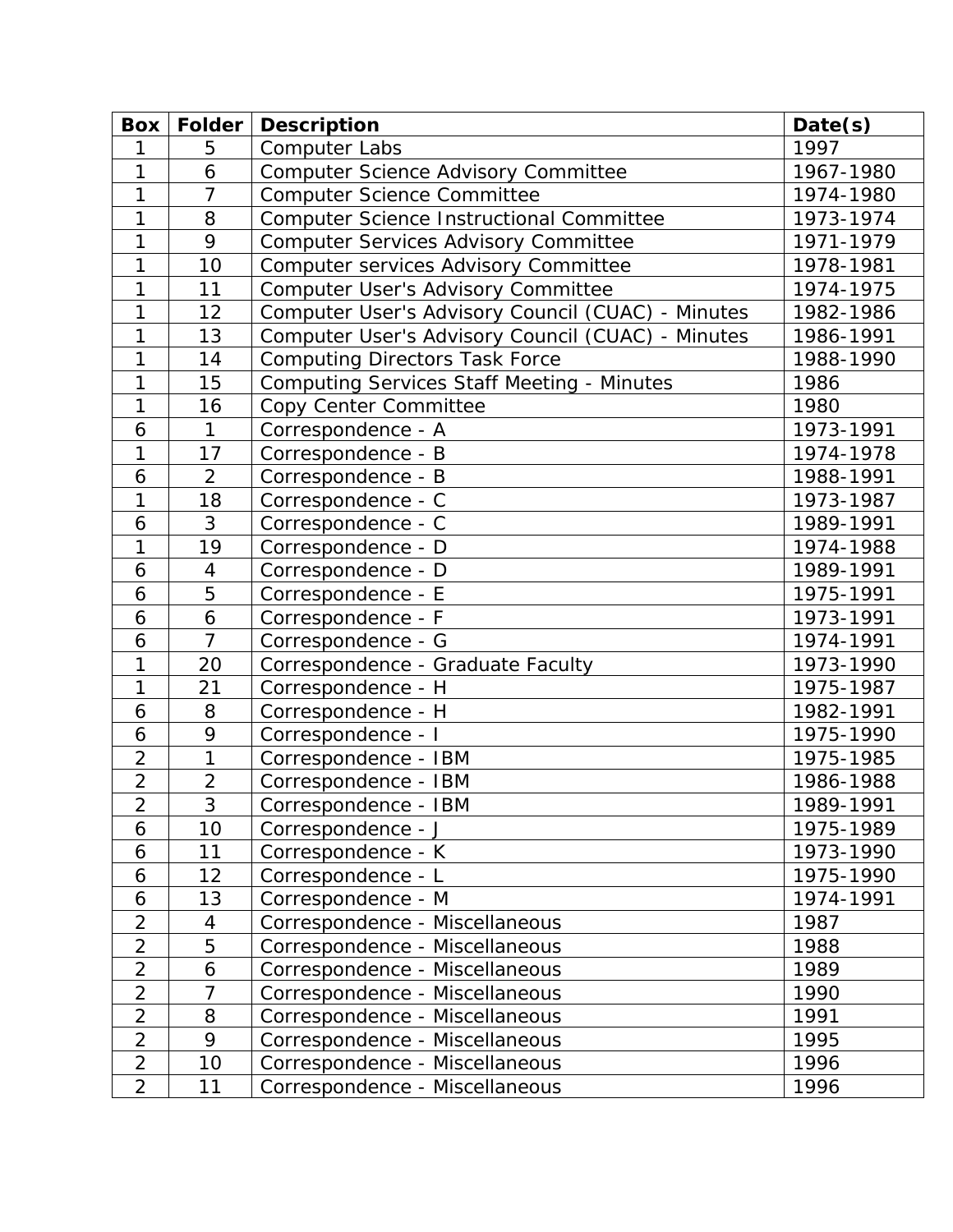| <b>Box</b>     | <b>Folder</b>  | <b>Description</b>                | Date(s)   |
|----------------|----------------|-----------------------------------|-----------|
| $\overline{2}$ | 12             | Correspondence - Miscellaneous    | 1997      |
| $\overline{2}$ | 13             | Correspondence - Miscellaneous    | 1997      |
| $\overline{2}$ | 14             | Correspondence - Miscellaneous    | 1998      |
| $\overline{2}$ | 15             | Correspondence - Miscellaneous    | 1999      |
| $\overline{2}$ | 16             | Correspondence - Miscellaneous    | 1999      |
| $\overline{2}$ | 17             | Correspondence - Miscellaneous    | 2000      |
| $\overline{2}$ | 18             | Correspondence - Miscellaneous    | 2002-2009 |
| 6              | 14             | Correspondence - N                | 1974-1991 |
| 6              | 15             | Correspondence - O                | 1977-1990 |
| 5              | $\overline{2}$ | Correspondence - Off-campus       | 1984      |
| 5              | 3              | Correspondence - Off-campus       | 1985      |
| 5              | $\overline{4}$ | Correspondence - Off-campus       | 1986      |
| 5              | $\mathbf{1}$   | Correspondence - Off-campus       | 1976-1983 |
| $\overline{2}$ | 19             | Correspondence - P                | 1975-1986 |
| 6              | 16             | Correspondence - P                | 1985-1991 |
| 3              | $\mathbf{1}$   | Correspondence - Pierre           | 1982-1985 |
| $\overline{3}$ | $\overline{2}$ | Correspondence - Pierre           | 1986      |
| 3              | 3              | Correspondence - Pierre           | 1987      |
| 3              | $\overline{4}$ | Correspondence - Pierre           | 1988      |
| 3              | 5              | Correspondence - Pierre           | 1989      |
| 3              | 6              | Correspondence - President Berg   | 1975-1983 |
| 3              | $\overline{7}$ | Correspondence - President Hoops  | 1984      |
| 6              | 17             | Correspondence - President Wagner | 1985-1990 |
| 6              | 18             | Correspondence - R                | 1975-1991 |
| 3              | 8              | Correspondence - S                | 1975-1986 |
| 6              | 19             | Correspondence - S                | 1986-1991 |
| 5              | 5              | Correspondence - SDSU Campus      | 1983      |
| 5              | 6              | Correspondence - SDSU Campus      | 1984      |
| $\overline{5}$ | $\overline{7}$ | Correspondence - SDSU Campus      | 1985      |
| 5              | 8              | Correspondence - SDSU Campus      | 1986      |
| 5              | 9              | Correspondence - SDSU Campus      | 1987      |
| 5              | 10             | Correspondence - SDSU Campus      | 1987      |
| 5              | 11             | Correspondence - SDSU Campus      | 1988      |
| 5              | 12             | Correspondence - SDSU Campus      | 1988      |
| 5              | 13             | Correspondence - SDSU Campus      | 1989      |
| 5              | 14             | Correspondence - SDSU Campus      | 1989      |
| 5              | 15             | Correspondence - SDSU Campus      | 1990      |
| 5              | 16             | Correspondence - SDSU Campus      | 1990      |
| 3              | 9              | Correspondence - SDSU Campus      | 1991      |
| 3              | 10             | Correspondence - SDSU Campus      | 1991      |
| 3              | 11             | Correspondence - SDSU Campus      | 1992      |